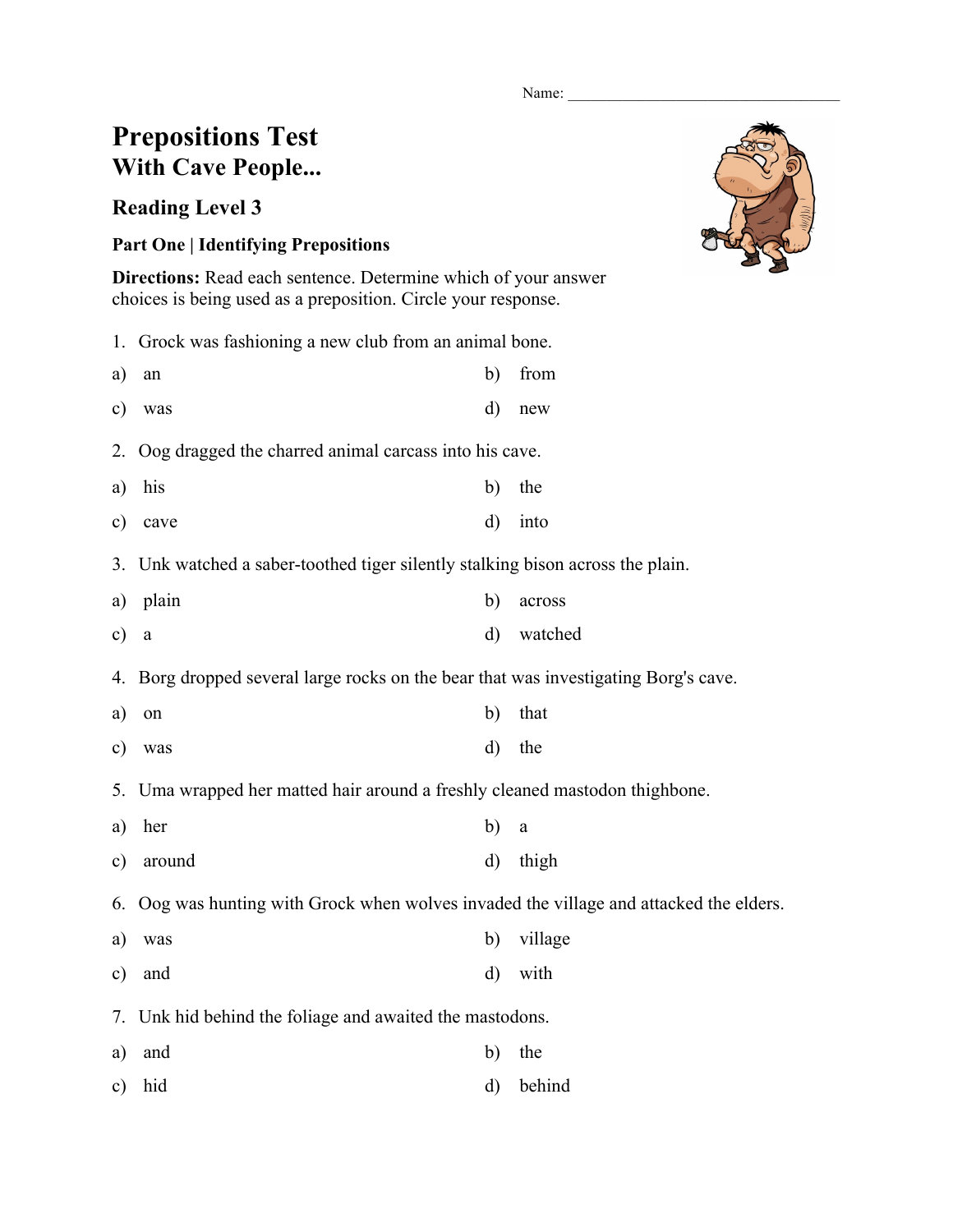8. Borg would not challenge the saber-toothed tiger without his spiked club.

| a)    | would                                                                  | b)           | not       |
|-------|------------------------------------------------------------------------|--------------|-----------|
|       | c) without                                                             | $\mathbf{d}$ | his       |
|       | 9. Uma tightly swaddled her newborn baby in a fur.                     |              |           |
| a) a  |                                                                        | b)           | in        |
|       | c) her                                                                 | $\mathbf{d}$ | fur       |
|       |                                                                        |              |           |
|       | 10. Oog used primitive tools to manufacture his stone wheels.          |              |           |
| a) to |                                                                        | b)           | used      |
|       | c) his                                                                 |              | d) wheels |
|       | 11. Grock can make a fire by rubbing two sticks together very quickly. |              |           |

c) together d) by

## **Part Two | Prepositional Phrases**

**Directions:** Read each sentence. Identify the complete prepositional phrase. Circle your response.

- 12. Uma shuddered when she heard the wolves howling hungrily at the moon.
- a) the moon b) at the moon
- c) howling hungrily at the moon d) wolves howling hungrily at the moon
- 13. Unk was not afraid of wolves but he avoided them when it was possible.
- a) of wolves b) was possible
- c) it was possible d) of wolves but he avoided them

14. Oog was building a sturdy shelter with freshly fallen tree branches.

- a) with fallen tree branches b) sturdy shelter with fallen tree branches
- c) a sturdy shelter with fallen tree branches d) building a sturdy shelter with fallen tree branches
- 15. Grock was disappointed to discover that he couldn't start a fire with wet wood.
- a) with wet wood b) fire with wet wood
- c) a fire with wet wood d) start a fire with wet wood